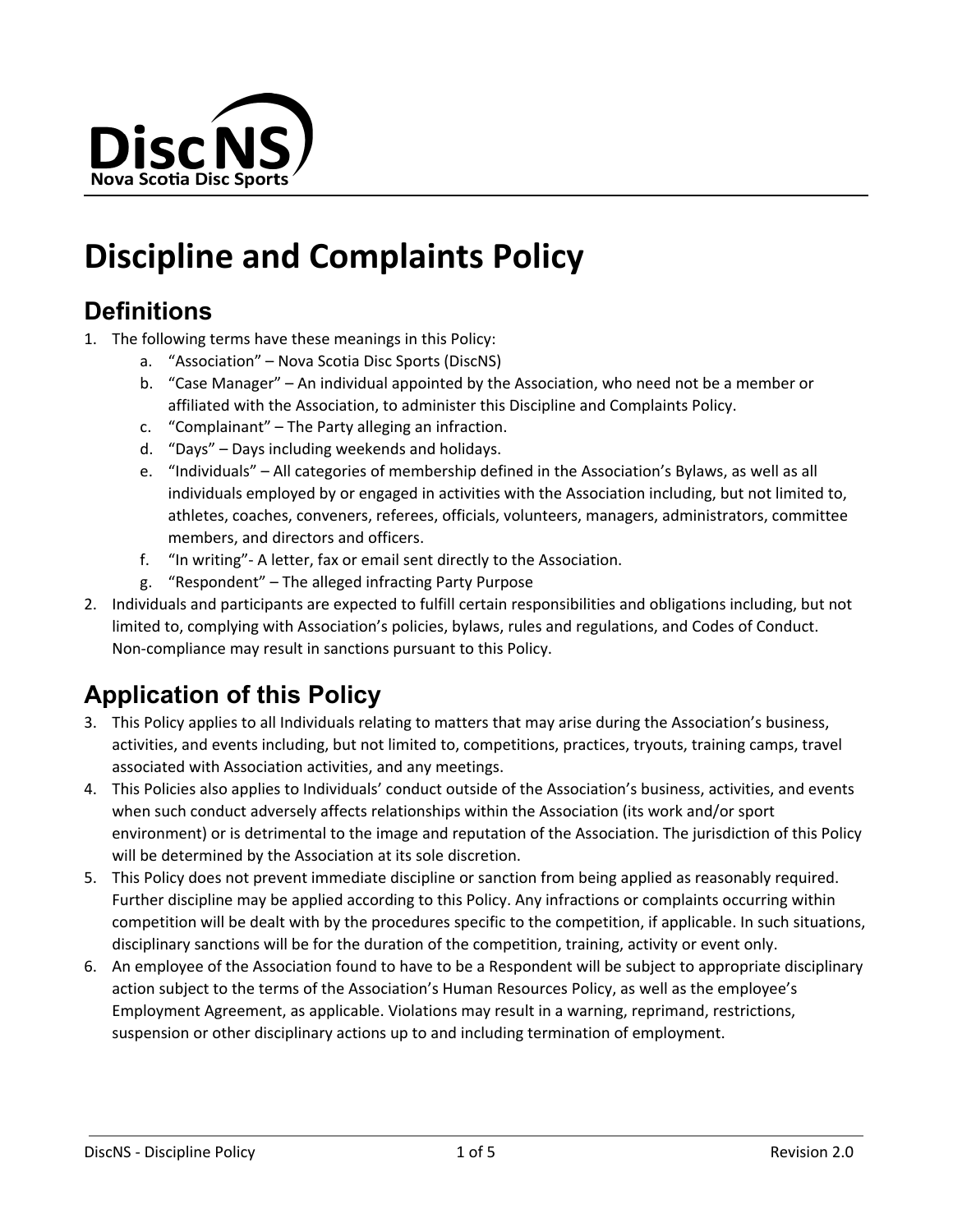# **Reporting a Complaint**

- 7. Any Individual may report any complaint to the Association. A complaint must be In Writing and must be filed within 14 days of the alleged incident.
- 8. A Complainant wishing to file a complaint outside of the 14 days must provide a written statement giving reasons for an exemption to this limitation. The decision to accept or deny the complaint outside of the 14 days will be at the sole discretion of the Case Manager. This decision may not be appealed.
- 9. At the Association's discretion, the Association may act as the complainant and initiate the complaint process under the terms of this Policy. In such cases, the Association will identify an individual to represent the Association.
- 10. Resignation or lapsing of membership after a complaint is filed does not preclude disciplinary proceedings being pursued under this policy.

#### **Case Manager**

- 11. Upon the receipt of a complaint, the Association will appoint an independent Case Manager to manage and administer complaints submitted in accordance with this Policy and such appointment is not appealable.
- 12. The Case Manager has a responsibility to:
	- a. Determine whether the complaint is frivolous
	- b. Determine whether the complaint falls within the jurisdiction of this Policy
	- c. Propose the use of the Association's Alternate Dispute Resolution Policy
	- d. Appoint the Panel, if necessary
	- e. Coordinate all administrative aspects and set timelines
	- f. Provide administrative assistance and logistical support to the Panel as required
	- g. Provide any other service or support that may be necessary to ensure a fair and timely proceeding

#### **Procedures**

- 13. If the Case Manager determines the complaint is:
	- a. Frivolous or outside the jurisdiction of this Policy, the complaint will be dismissed immediately.
	- b. Not frivolous and within the jurisdiction of this Policy, the Case Manager will notify the Parties the complaint is accepted and the applicable next steps.
- 14. The Case Manager's decision to accept or dismiss the complaint may not be appealed.
- 15. The Case Manager will establish and adhere to timeframes that ensure procedural fairness and that the matter is heard in a timely fashion.
- 16. After notifying the Parties that the complaint has been accepted, the Case Manager will first, propose Alternate Dispute Resolution methods with the objective of resolving the dispute.
	- a. these methods include arbitration and mediation, though negotiation is suggested as a first method for resolution. Negotiation allows the Parties to meet in order to settle a dispute and control the process and the solution. Evaluation, negotiation, conciliation, mediation and arbitration should remain neutral at all times.
	- b. If the dispute is not resolved or the parties refuse the Alternate Dispute Resolution methods, the Case Manager will appoint a Discipline Panel, which shall consist of a single Adjudicator, to hear the complaint. In extraordinary circumstances, and at the discretion of the Case Manager, a Panel of three persons may be appointed to hear the complaint. In this event, the Case Manager will appoint one of the Panel's members to serve as the Chair.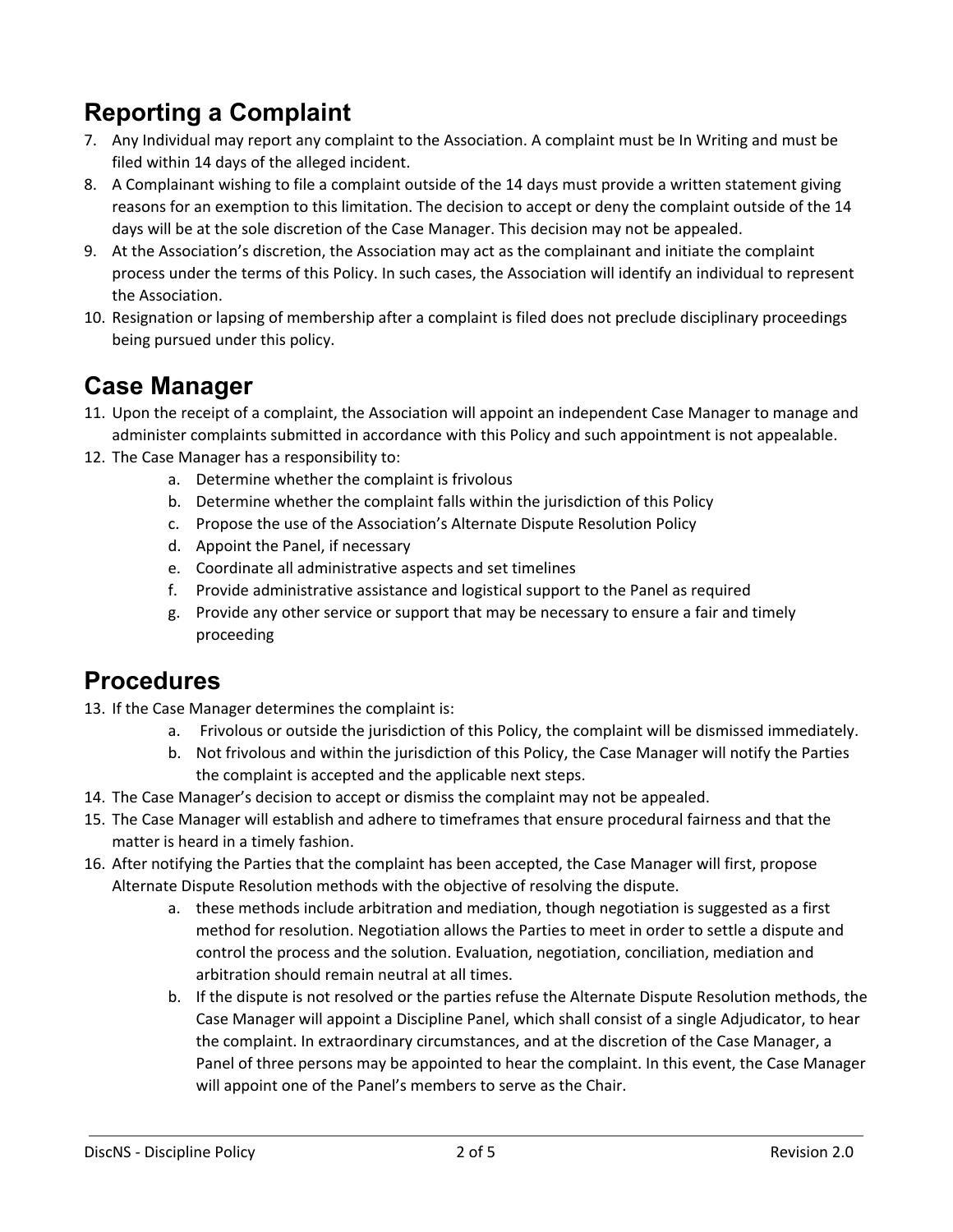- 17. The Case Manager, in cooperation with the Discipline Panel, will then decide the format under which the complaint will be heard. This decision may not be appealed. The format of the hearing, which may involve direct communications with the Parties, an oral in-person hearing, an oral hearing by telephone or other telecommunications, a hearing based on a review of documentary evidence submitted in advance of the hearing, or a combination of these methods. The hearing will be governed by the procedures that the Case Manager and the Discipline Panel deem appropriate in the circumstances, provided that:
	- a. The Parties will be given appropriate notice of the day, time, and place of the hearing, in the case of an oral in-person hearing, an oral hearing by telephone or other telecommunications
	- b. Copies of any written documents which the parties wish to have the Panel consider will be provided to all Parties, through the Case Manager, in advance of the hearing and/or decision rendered
	- c. The Parties may be accompanied by a representative, advisor, or legal counsel at their own expense
	- d. The Discipline Panel may request that any other individual participate and give evidence at the hearing
	- e. The Discipline Panel may allow as evidence at the hearing any oral evidence and document or thing relevant to the subject matter of the complaint, but may exclude such evidence that is unduly repetitious and shall place such weight on the evidence as it deems appropriate
	- f. The decision will be by a majority vote of the Discipline Panel
- 18. If the Respondent acknowledges the facts of the incident, the Respondent may waive the hearing, in which case the Discipline Panel will determine the appropriate disciplinary sanction. The Discipline Panel may still hold a hearing for determining an appropriate sanction.
- 19. The hearing will proceed in any event, even if a Party chooses not to participate in the hearing.
- 20. If a decision affects a 3rd party to the extent that the 3rd party would have recourse to a complaint or an appeal in their own right, that 3rd party will become a party and apart of the complaint procedure to the complaint in question and will be bound by the decision.
- 21. In fulfilling its duties, the Panel may obtain independent advice.

# **Decision**

22. After hearing and/or reviewing the matter, the Discipline Panel will determine whether an infraction has occurred and, if so, the sanctions to be imposed. Within fourteen (14) days of the hearing's conclusion, the Discipline Panel's written decision, with reasons, will be distributed to all Parties, the Case Manager, and the Association. In extraordinary circumstances, the Discipline Panel may first issue a verbal or summary decision soon after the hearings conclusion, with the full written decision to be issued before the end of the fourteen (14) day period. The decision will be considered a matter of public record unless decided otherwise by the Discipline Panel.

#### **Sanctions**

- 23. The Panel may apply the following disciplinary sanctions, singularly or in combination:
	- a. Verbal or written reprimand
	- b. Verbal or written apology
	- c. Service or other contribution to the Association
	- d. Removal of certain privileges
	- e. Suspension from certain teams, events, and/or activities
	- f. Suspension from all Association activities for a designated period of time
	- g. Withholding of prize money or awards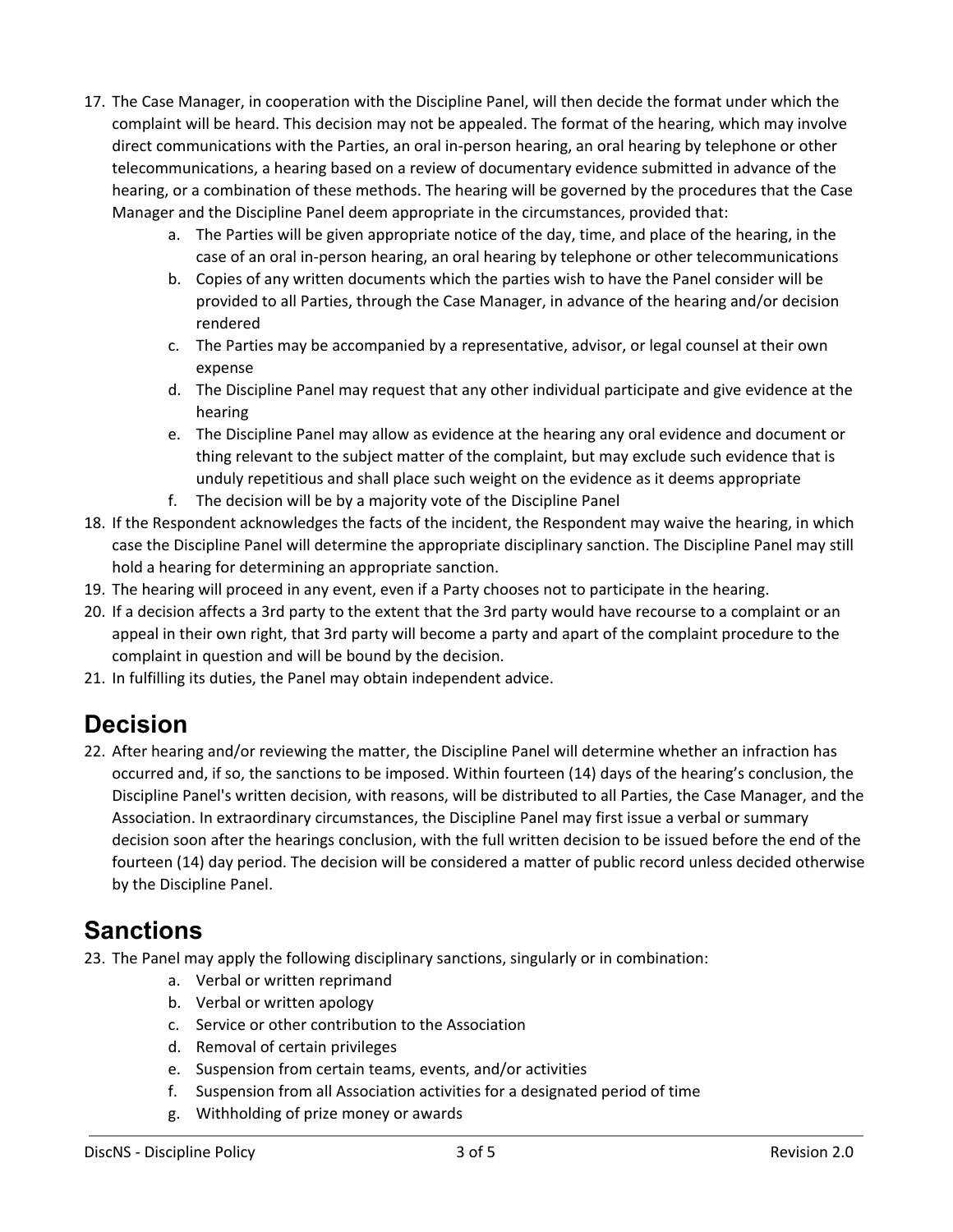- h. Payment of the cost of repairs for property damage
- i. Suspension of funding from the Association or from other sources
- j. Expulsion from the Association
- k. Any other sanction considered appropriate for the offense
- 24. Unless the Discipline Panel decides otherwise, any disciplinary sanctions will begin immediately, notwithstanding an appeal. Failure to comply with a sanction as determined by the Discipline Panel will result in automatic suspension until compliance occurs.
- 25. Infractions that result in discipline will be recorded and records will be maintained by the Association.

# **Suspension Pending a Hearing**

26. The Association may determine that an alleged incident is of such seriousness as to warrant suspension of an Individual, club or league pending completion of the criminal process, a hearing or a decision of the Panel.

# **Criminal Convictions**

- 27. An Individual's conviction for a Criminal Code offense, as determined by the Association, may be deemed an infraction, as determined by the Board of Directors by way of ordinary resolution, under this Policy and will result in expulsion from the Association. Criminal Code offences may include, but are not limited to:
	- a. Any child pornography offences
	- b. Any sexual offences
	- c. Any offence of physical violence
	- d. Any offence of assault
	- e. Any offence involving trafficking of illegal drugs

# **Confidentiality**

28. The discipline and complaints process is confidential and involves only the Parties, the Case Manager, the Discipline Panel, and any independent advisors to the Panel. Once initiated and until a decision is released, none of the Parties will disclose confidential information relating to the discipline or complaint to any person not involved in the proceedings.

### **Timelines**

29. If the circumstances of the complaint are such that adhering to the timelines outlined by this Policy will not allow a timely resolution to the complaint, the Discipline Panel may direct that these timelines be revised.

# **Records and Distribution of Decisions**

30. Other individuals or organizations, including but not limited to, national sport organizations, provincials sport organizations, Sport Nova Scotia, etc., may be advised of any decisions rendered in accordance with this Policy.

# **Appeals Procedure**

31. The decision of the Panel may be appealed in accordance with the Association's Appeal Policy.